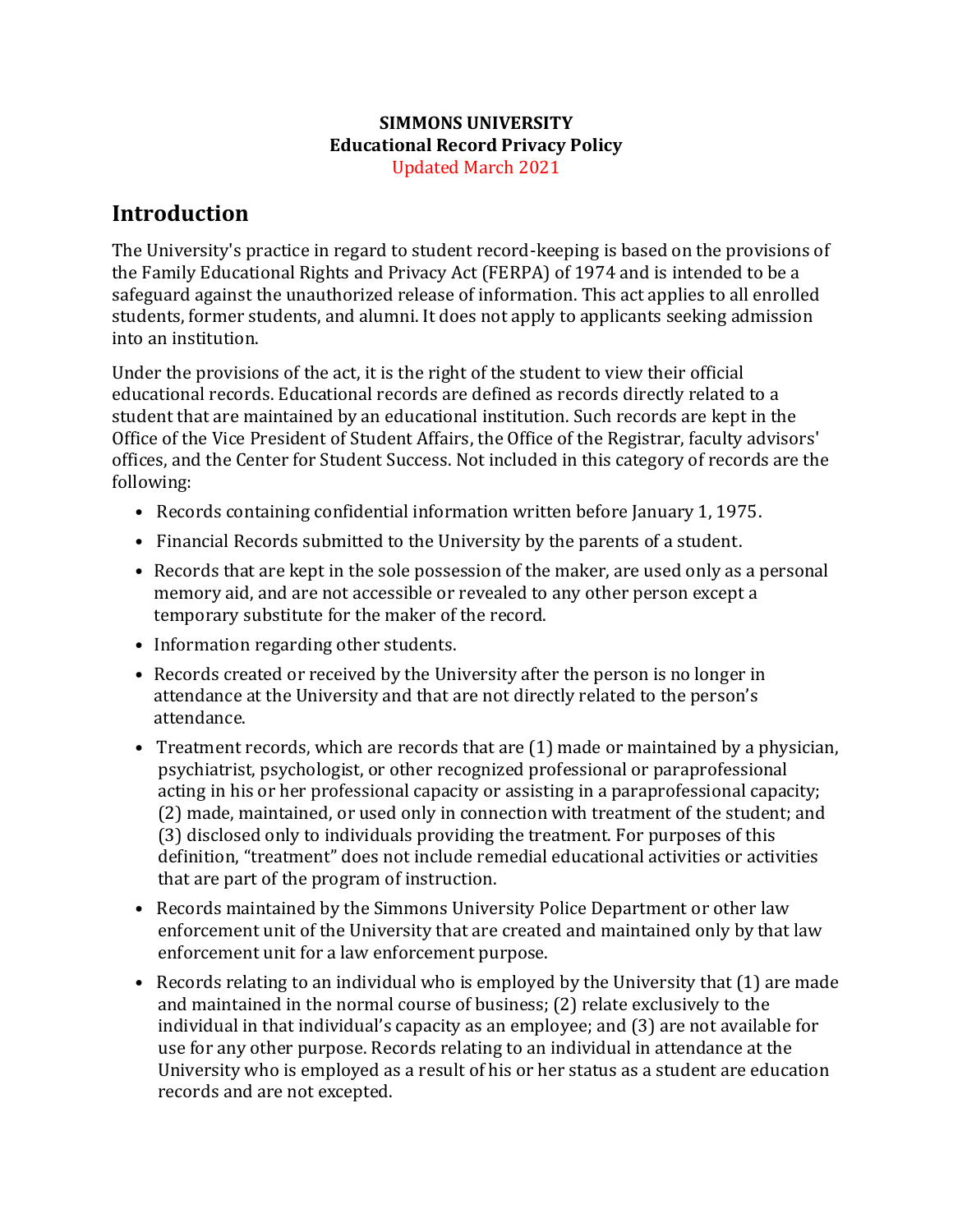# **Student Access to Records**

In order to view their record, a student must make a request in writing to the appropriate office. The office has 45 days in which to fulfill the request. If requested, copies of a student's record are available to the student for a slight charge to cover the cost of duplicating. If the keeper of the education record determines that a portion of the material sought is of a nature that should not be disclosed to the student, he or she shall notify the student that such information has been excluded from the record.

Any information in a student's record found to be "inaccurate, misleading, or [that] violates the privacy or other rights of the student" may be challenged by the student. Only the accuracy of the information may be challenged. For example, a grade received may not be questioned, only the accuracy of its recording. In order to contest the information in their record, the student must submit a written statement to the person responsible for the content of the record and request that they receive a written response. If no written response is forthcoming or if an unsatisfactory response is received by a student, they may appeal to the chairperson or appropriate supervisory person. In the event that no resolution is made, it is the student's right to request a hearing, to be presided over by the VP for Student Affairs or a designee.

# **Directory Information**

The University has the right to publish a directory listing all enrolled students and containing the following information:

- Student's name
- Address
- Telephone number
- Place and date or birth
- Concentration
- Digital photo
- Year of graduation and dates of attendance
- Awards and degrees received
- Membership in organizations
- Educational institution most recently attended

A student who wishes for some or all of the information listed above to be omitted from the directory must so indicate by writing to the Office of the Registrar.

# **Disclosure of Records to Third Parties**

FERPA permits, but does not require, the University to disclose personally identifiable information from education records to certain third parties without the student's consent,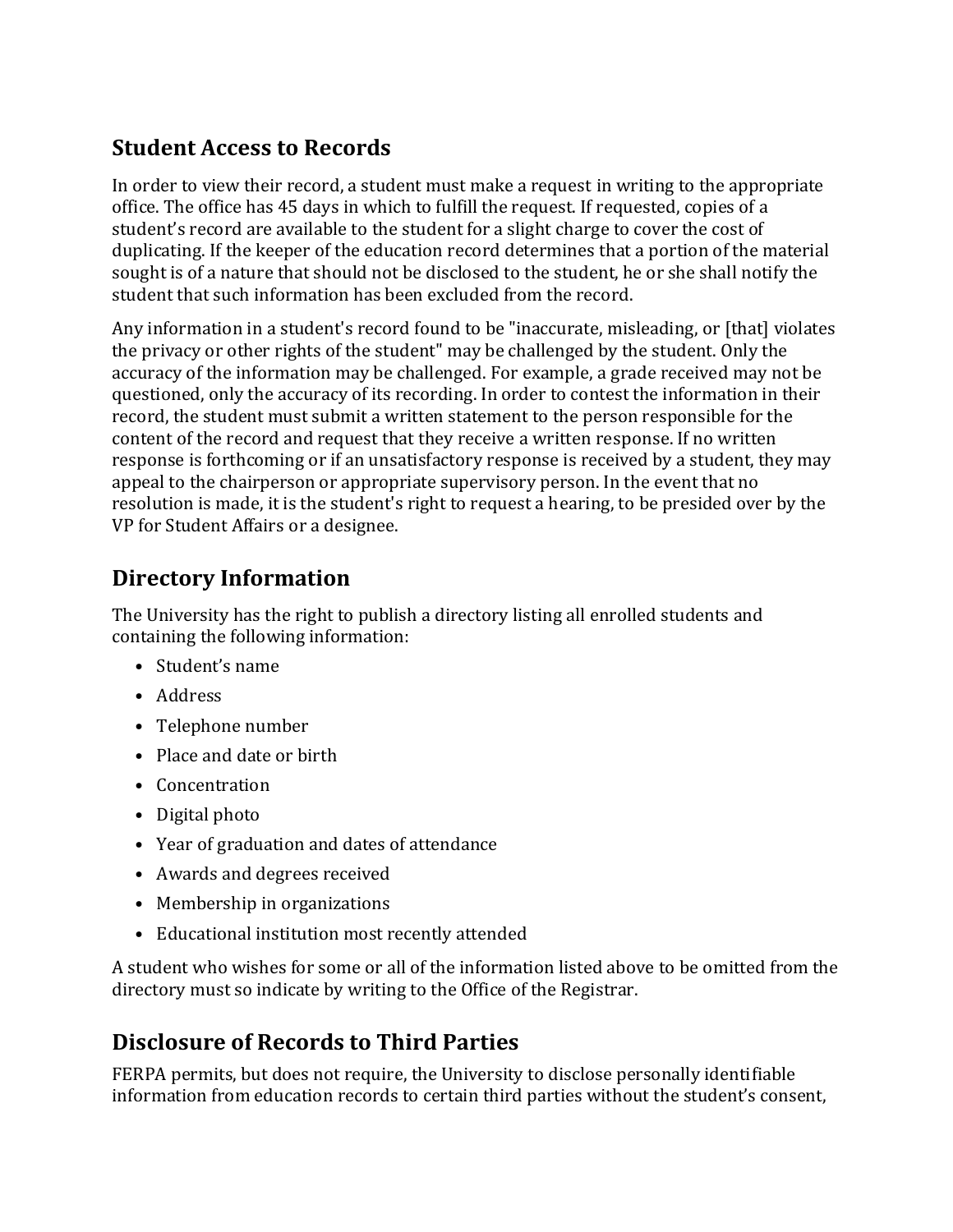provided that any requirements of FERPA and this Policy are met. Before making any disclosure of personally identifiable information from education records to any party, the University (and any individual acting on behalf of the University) must use reasonable methods to identify and authenticate the identity of that party. Disclosures of personally identifiable information may be made to the following persons:

- Officials at an institution where the student is enrolled or applying for admission;
- Persons or organizations providing financial aid to a student (not including parents) or making decisions with respect to the student's financial aid;
- The parents of a student who is a dependent for income tax purposes;
- Accrediting and educational testing organizations carrying out their accrediting functions;
- Authorized representatives of the Comptroller General of the United States, Secretary of Education, U.S. Attorney General (for law enforcement purposes only), and state and local educational authorities, if the disclosure is in connection with an audit or evaluation of federal or state supported education programs, or for the enforcement of or compliance with federal legal requirements that relate to those programs; provided in most cases that the information must be protected in a manner that does not permit the personal identification of individuals by anyone other than the applicable agency and must be destroyed when no longer needed for the purpose they were disclosed;
- Persons in compliance with a judicial order or lawfully issued subpoena, provided that the University makes a reasonable effort to notify a student at least seven days prior to disclosure of the education record (absent a court order or other applicable law prohibiting such notification);
- A court in connection with a legal action brought by a student against the University or brought by the University against a parent or student;
- Appropriate persons in a health or safety emergency if the University determines, in light of the circumstances and information available at the time, that knowledge of the information is necessary to protect the health or safety of the student or other individuals;
- The alleged victim of a crime of violence may receive results of any disciplinary proceedings conducted by the University against the alleged perpetrator of that crime in reference to that crime. Student records are available to the above with the stipulation that this information is only for the use of the above unless written consent is secured from the student.

Student records may not be distributed to other parties. It is the responsibility of each office maintaining records to keep a log that verifies the name and date of each person who has viewed the record and for what reason. Students have the right to see this log.

# **Disclosure of Records with Consent**

With the exception of the permitted disclosures described above, the University may make